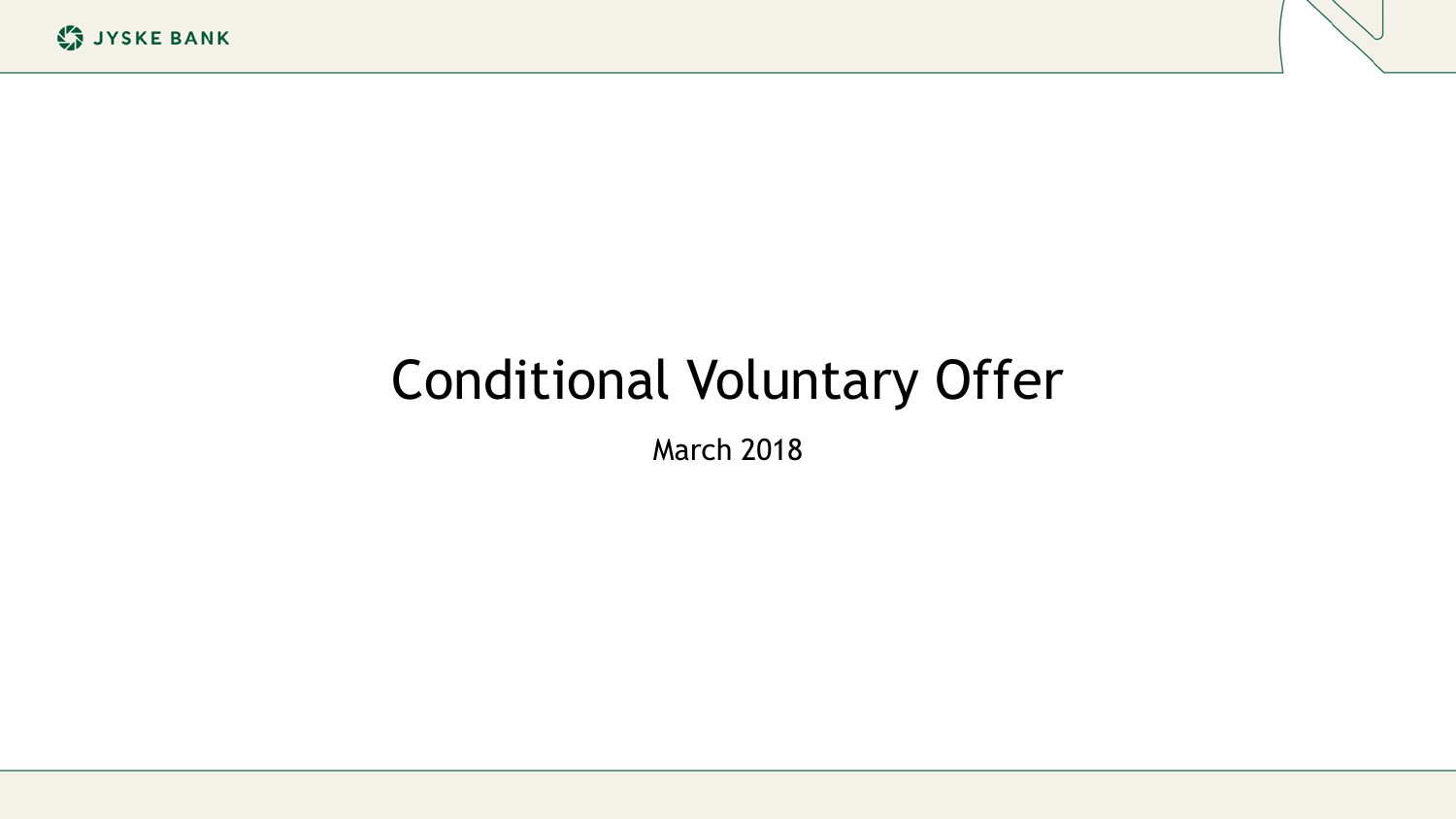#### Conditional Voluntary Offer

- Voluntary offer to acquire all outstanding shares of Nordjyske ("the Offer")
	- Offering DKK 170 in cash for each share with a nominal value of DKK 10
	- A premium of approximately 43% (12 March 2018)
	- Offer values the entire issued share capital of Nordjyske Bank at DKK 3,122m
- Jyske Bank owns 38.47% of the outstanding share capital (12 March 2018)

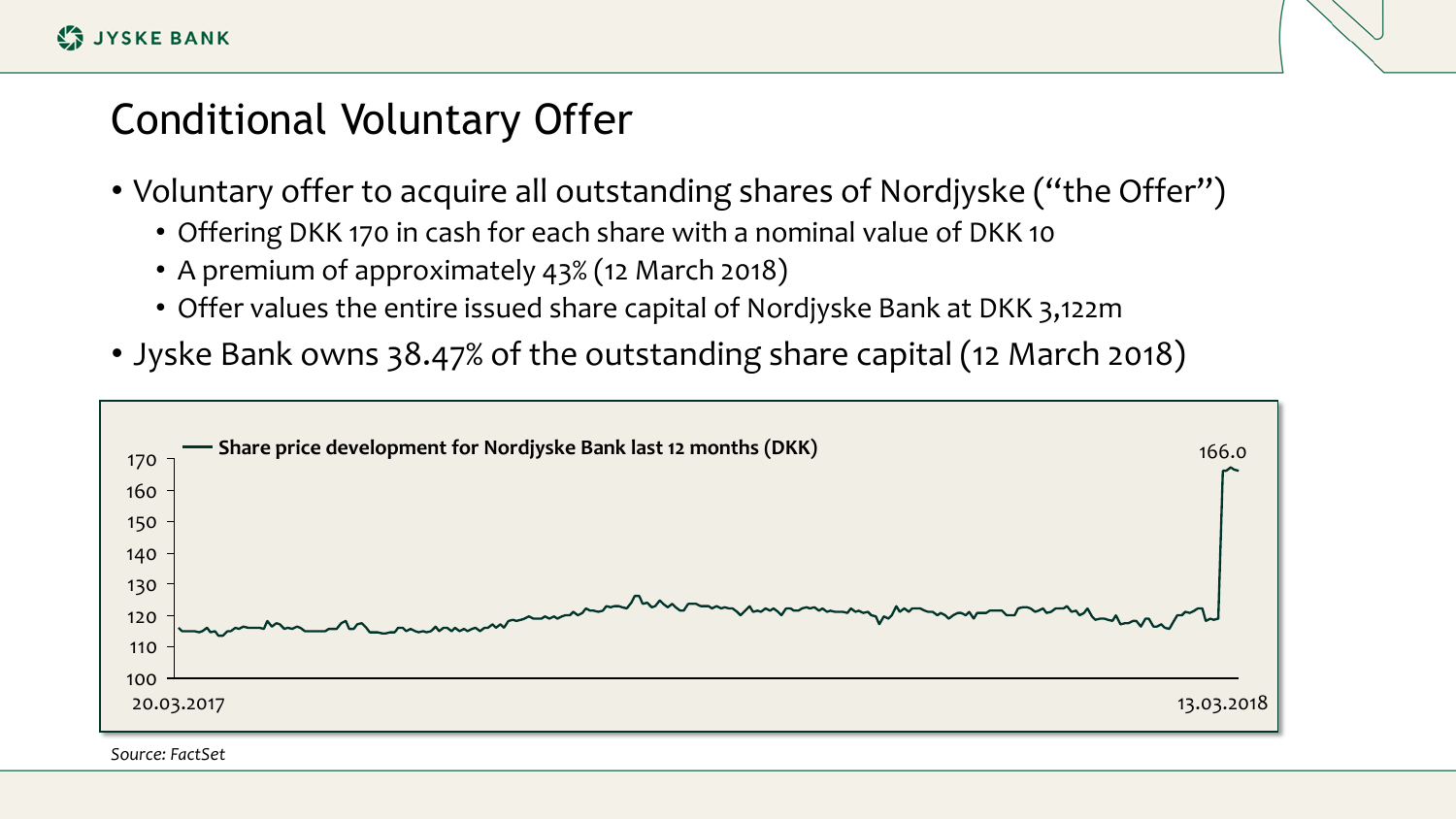#### Process leading to the Offer

| 2014/15 | • Jyske Bank supported Nordjyske Bank's acquisition of Nørresundby Bank<br>• Underwriting the DKK 704m required issue of new shares<br>• Granting a subordinated loan of DKK 275m<br>• Providing bridge financing of up to DKK 900m<br>• Jyske Bank had no intentions of becoming a very long term, large shareholder of Nordjyske Bank<br>Ended up with +30% of the total outstanding share capital of Nordjyske Bank after the merger<br>• Decided to increase ownership within the agreed framework after a significant decline in the share price |
|---------|-------------------------------------------------------------------------------------------------------------------------------------------------------------------------------------------------------------------------------------------------------------------------------------------------------------------------------------------------------------------------------------------------------------------------------------------------------------------------------------------------------------------------------------------------------|
| 2017    | • Jyske Bank agreed with Nordjyske Bank's management to pursue a divestment of Jyske Bank's stake<br>during 2017 at a price acceptable to Jyske Bank, and reflecting the underlying value of Nordjyske Bank<br>• Divestment of the stake has not been possible<br>• Further in 2017, Standard & Poor's increased capital deductions related to ownership of other<br>financial services companies<br>Effectively reducing the attractiveness of Jyske Bank's Nordjyske Bank shares                                                                    |
| 2018    | Consequently, Jyske Bank considers a combination of Jyske Bank and Nordjyske Bank to be the best<br>solution for the shareholders of both banks<br>Jyske Bank considers Nordjyske Bank a solid bank with competent employees and a strong and<br>attractive position in Northern Jutland<br>• A combination with Jyske Bank will strengthen this position even further<br>• On this background, Jyske Bank has invited Nordjyske Bank's management to participate in a merger dialogue                                                                |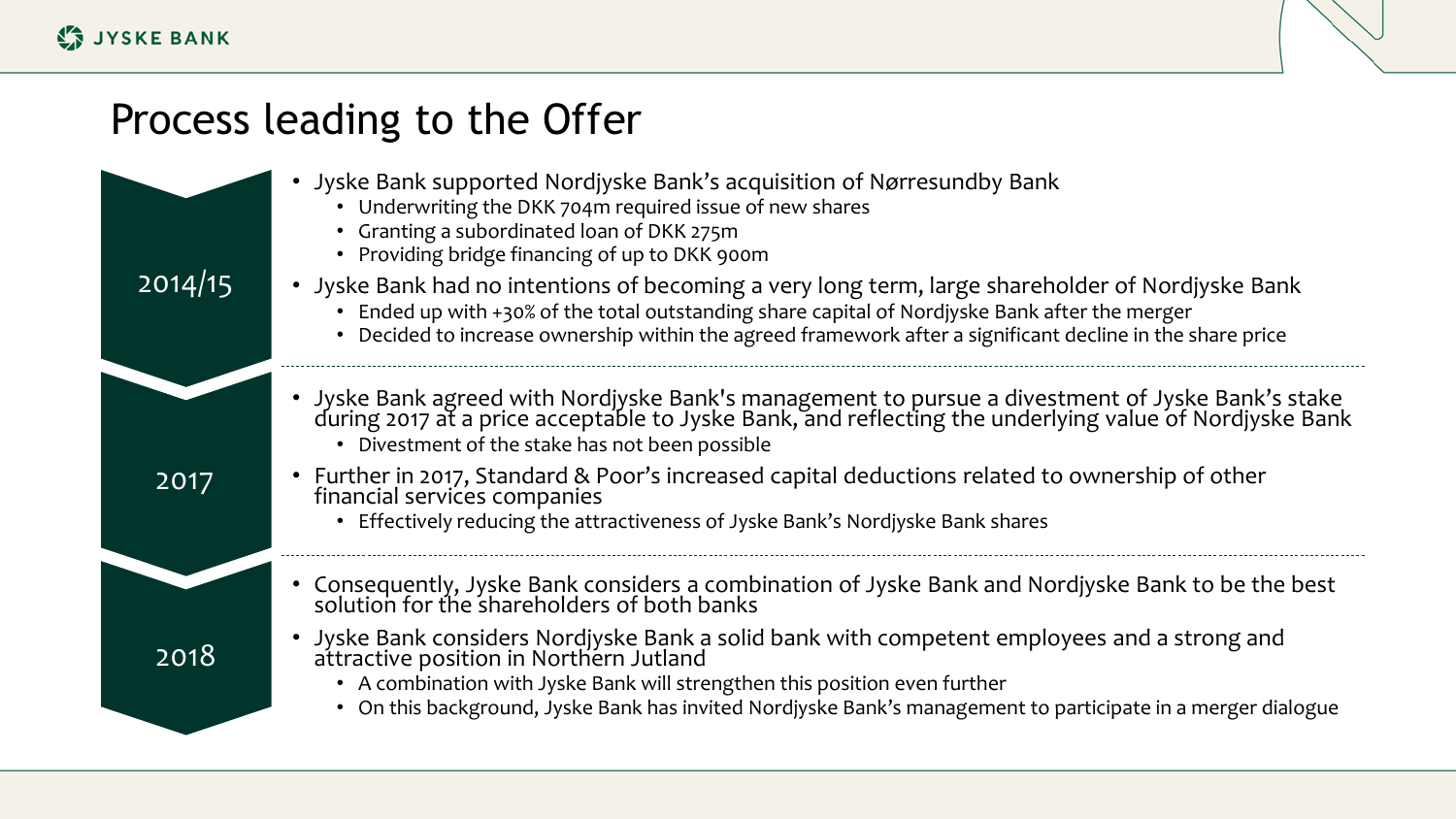#### Key elements of the Offer

- The Offer, which will be published in an offer document no later than 10 April 2018, is expected to be made conditional on for instance:
	- Termination of restrictions regarding ownership and voting rights in Nordjyske Bank's Articles of Association
	- Acceptance by at least 2/3 of Nordjyske Bank's share capital and voting rights after the completion of the Offer
	- Relevant approvals from public authorities

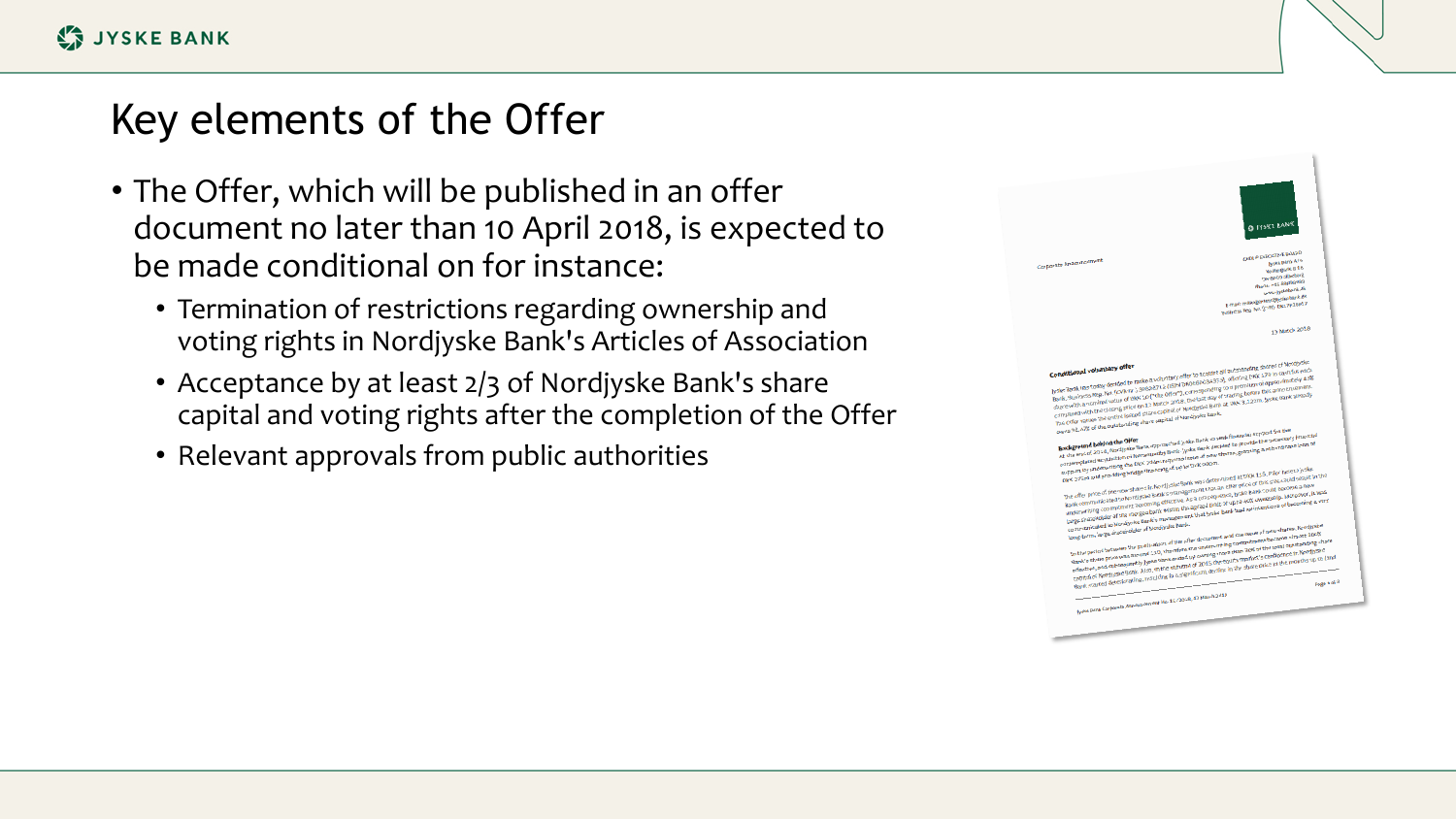**LE JYSKE BANK** 

### Timeline (indicative)

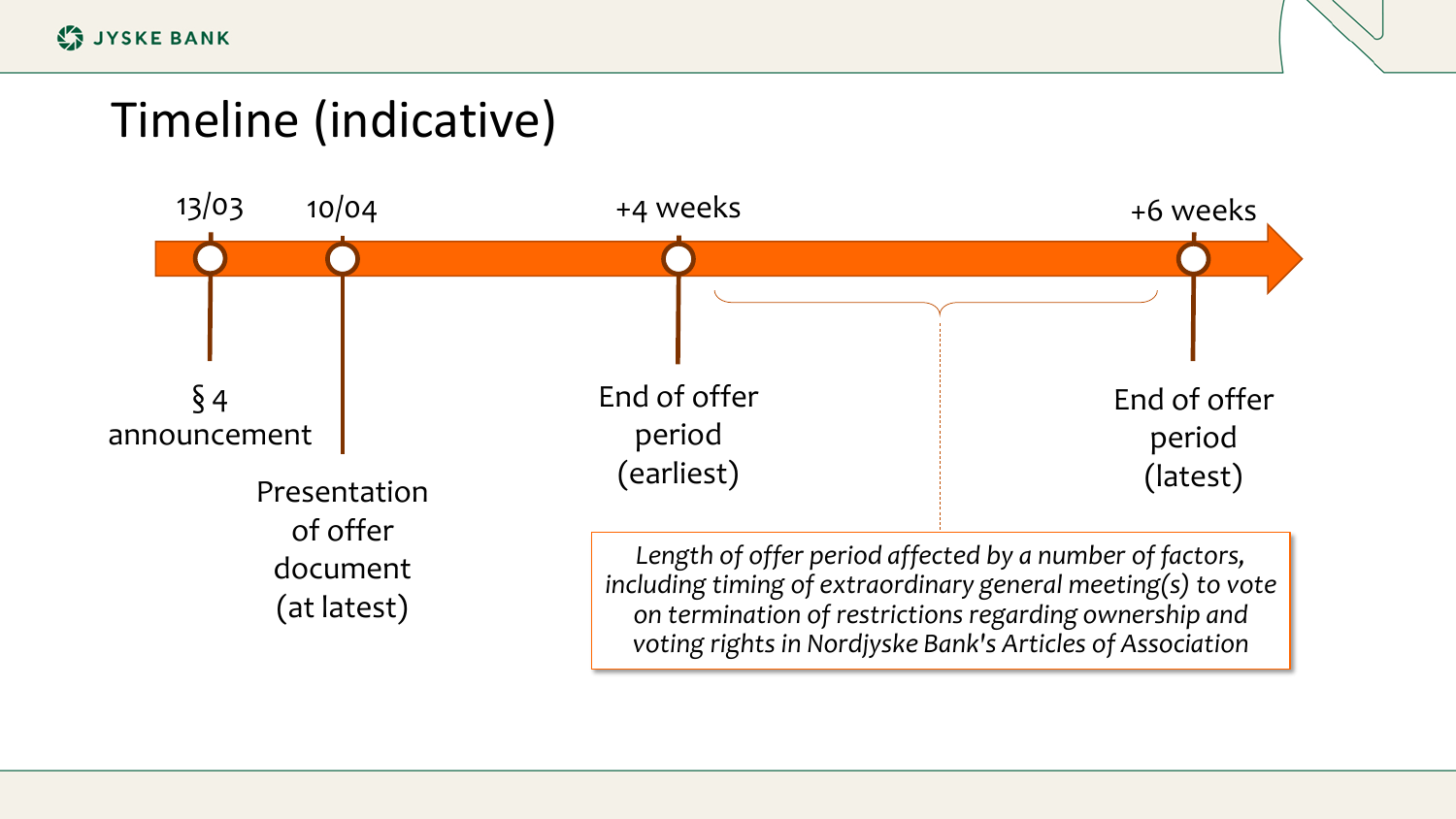## Standard & Poor's

**S&P Global** 

- Risk-adjusted Capital (RAC) ratio
	- Jyske Bank's ambition: 10.5% (10.2% year end 2017)
- Acquisition of Nordjyske Bank
	- Negative effect of 0.8<sup>1</sup> percentage points on RAC (at 100% cash consideration)
- Conclusion: Affirmed A-rating with stable outlook on Jyske Bank and BRFkredit

Although this would temporarily reduce Jyske Bank's risk-adjusted capital (RAC) ratio " We, however, expect that the bank  $\bigcup_{k=1}^{\infty} \bigcup_{k=1}^{\infty} V_k$  we, however, expect that the bank would seek to increase it above 10% again within 12 months, and that it would remain sustainably above this level through 2020 ( "

The stable outlook reflects our  $\bigcup_{n=0}^{\infty}$  ( The stable outlook reflects our<br>expectations that Jyske Bank will restore its<br>BAC ratio to a lovel sustainably above 10% are RAC-ratio to a level sustainably above 10%, and that the bank's funding and liquidity profile and asset quality will not deteriorate materially over our two-year rating horizon

*Note 1) Positive effect from elimination of capital deductions related to ownership of shares of Nordjyske Bank and negative effect from increased weighted risk exposure and reduced capital due to intangibles and Nordjyske Bank sector shares.*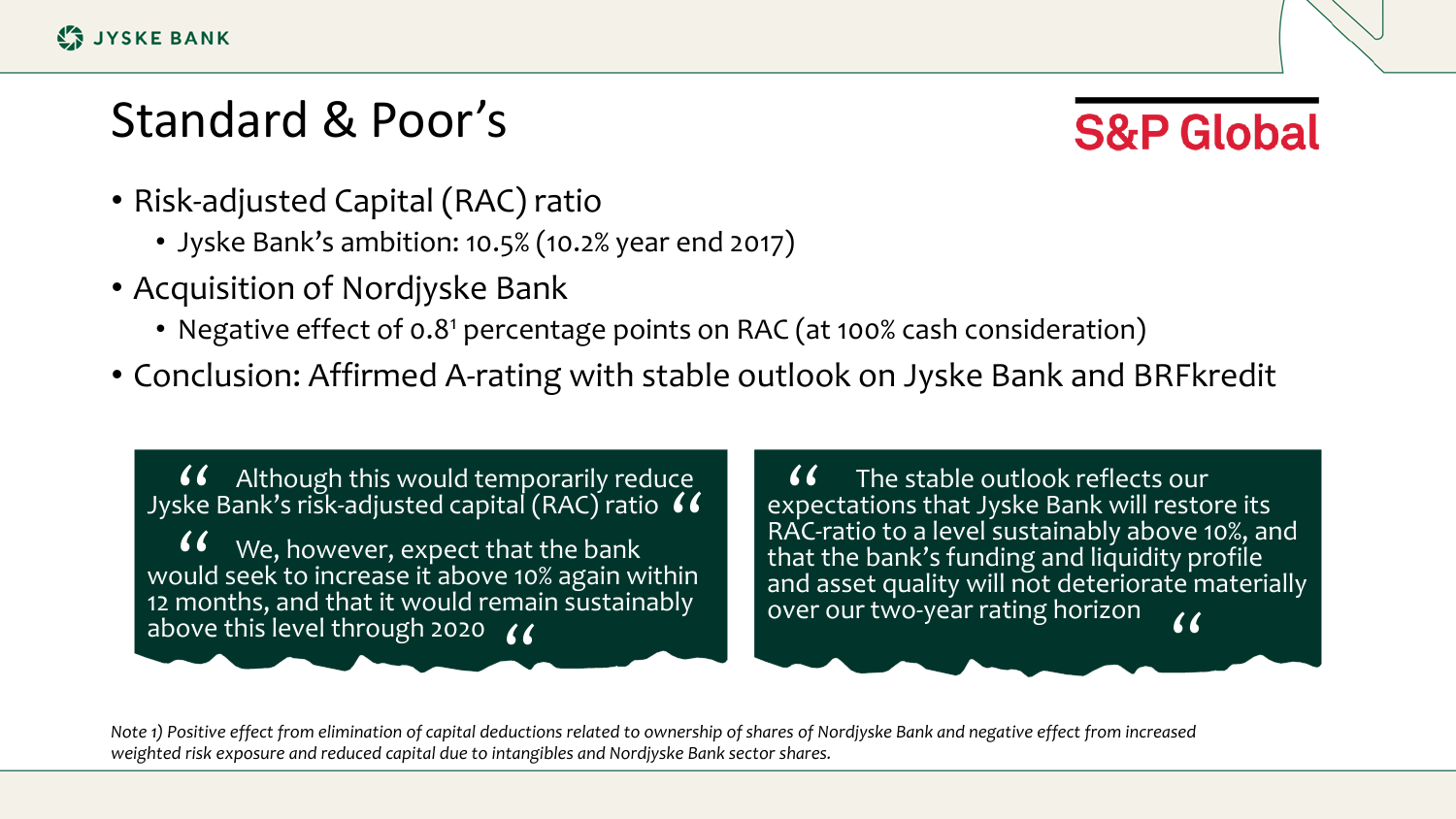## Capital actions and options

- Reclassification of portfolio
	- From Trading Book to Banking Book (non-trading intent) in Q1 2018
- Sale of sector shares
	- DLRkredit DKK 128m in Q1 2018; further sale is possible in 2018
- Properties
	- Portfolio of properties put up for sale in Q1 2018; expect to be sold in 2018
	- Other properties could be sold during 2018
- Financing of subsidised housing fully guaranteed by Government by end Q3-2018
- Issue of additional Tier 1-capital
- Conclusion
	- The above actions combined with earnings for the period will bring RAC significantly above 10% during 2018
	- Ambition to reach a RAC of 10.5% limits the dividend and buy-back capacity in the short term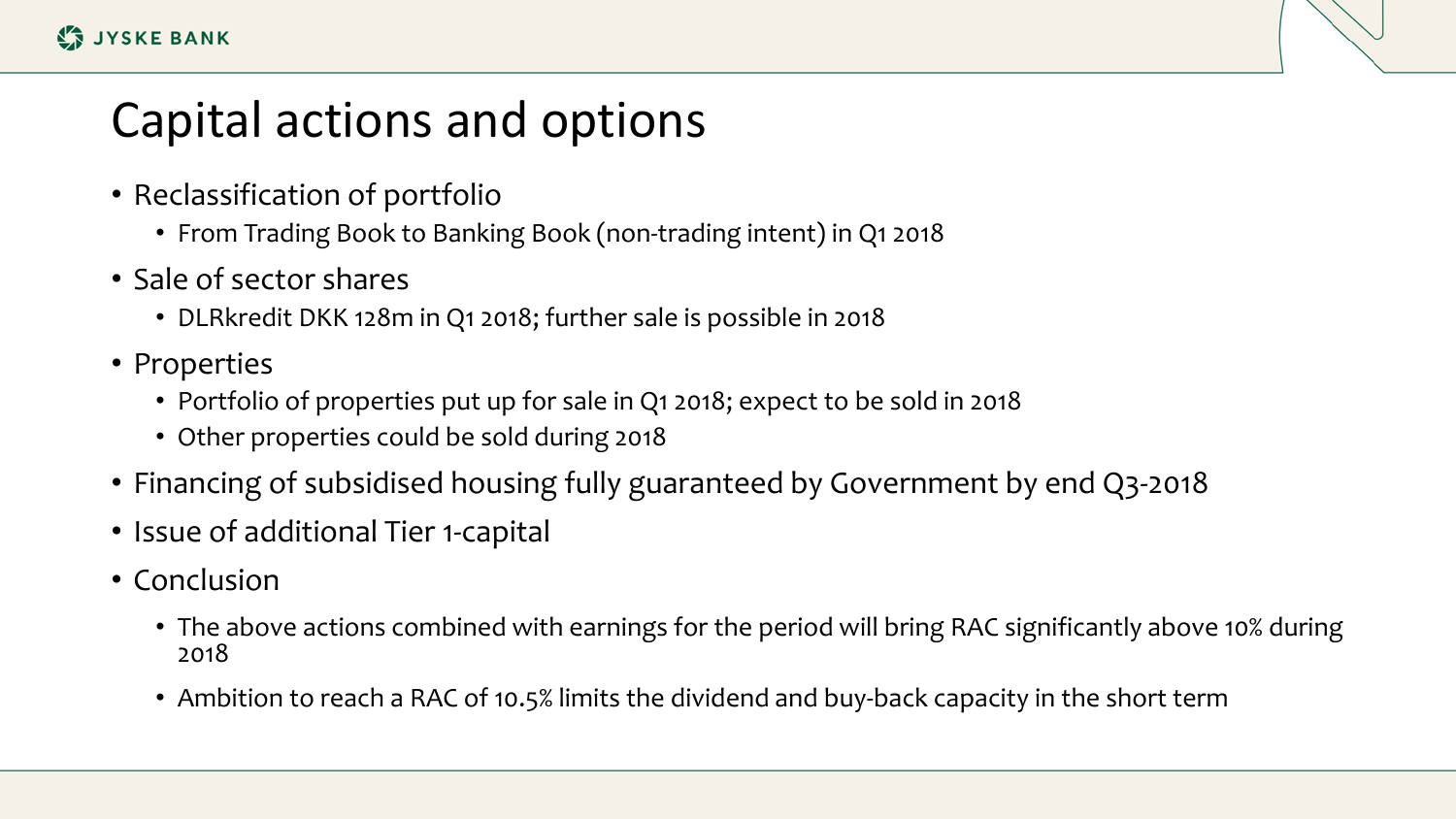## Capital ratios

• A 100% cash acquisition of Nordjyske Bank will have a negative impact on CET1 ratio of 1.2%-point (based on year end 2017 figures)

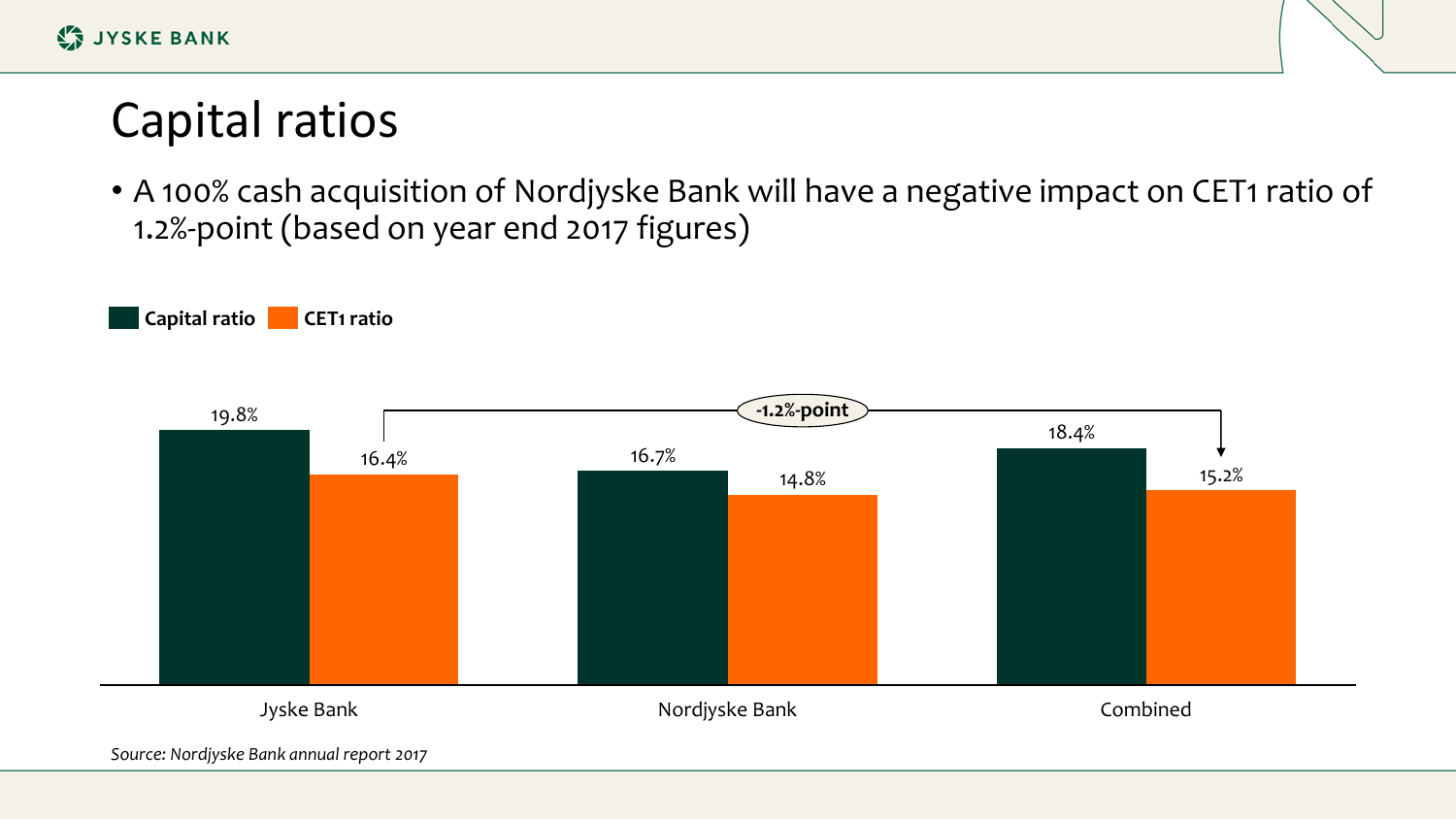# Fact sheet Nordjyske Bank (2017)

- Mission: Ambitious independent bank with decision power in the local market
- Long term balanced focus on customers (~129,000), shareholders (~43,300) and employees (423)



**The business The business Key figures (DKKm) Branch overview** 



**Nordjyske Bank**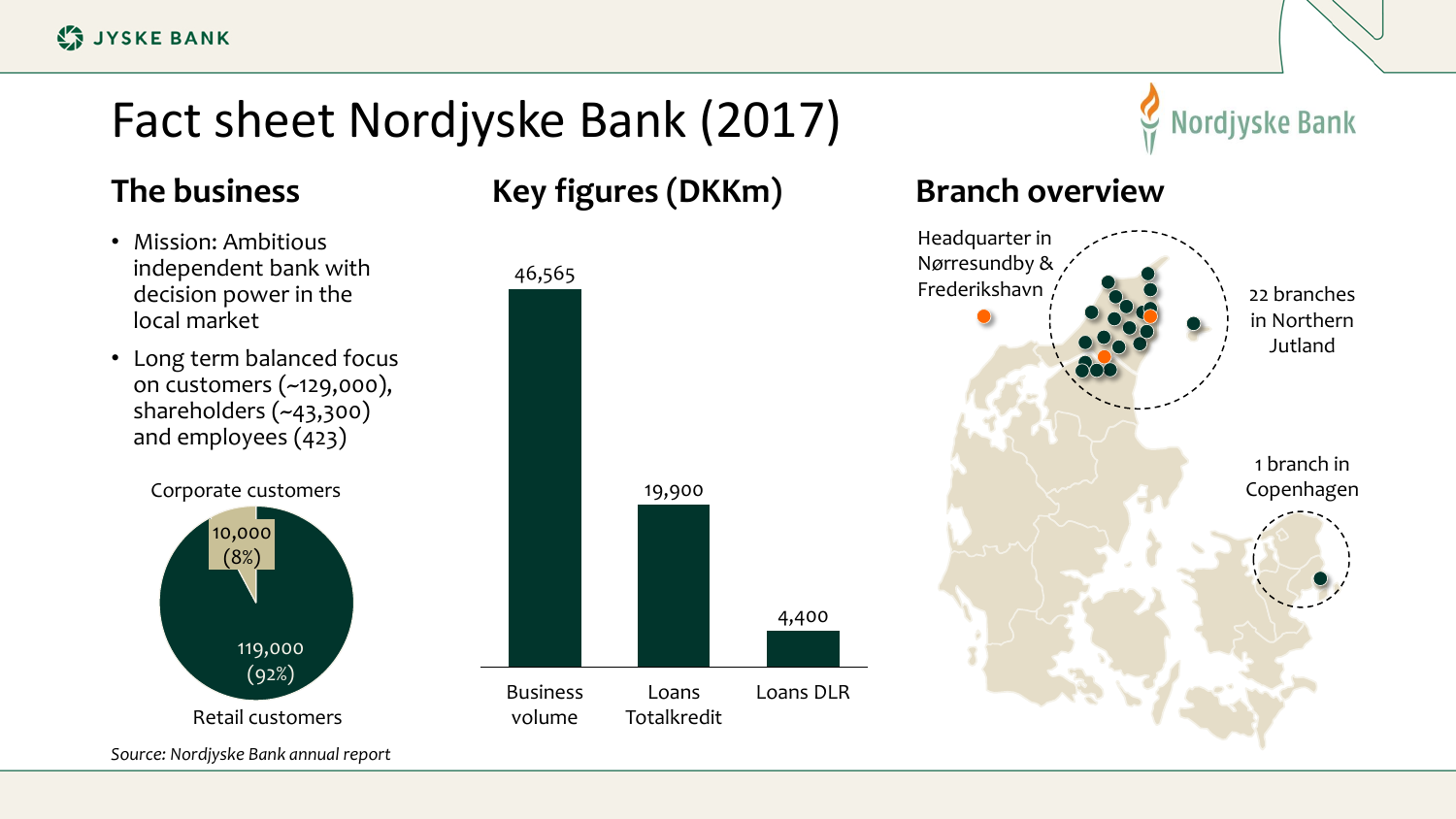**LE JYSKE BANK** 

# Fact sheet Nordjyske Bank (2017, cont.)



#### **Selected P/L items (DKKm)**



#### **Selected balance sheet items (DKKm)**



**Selected key figures**





*Note 1) Pre tax. Note 2) Includes intangible assets of DKK 23,6 per share. Note 3) Including pooled deposits*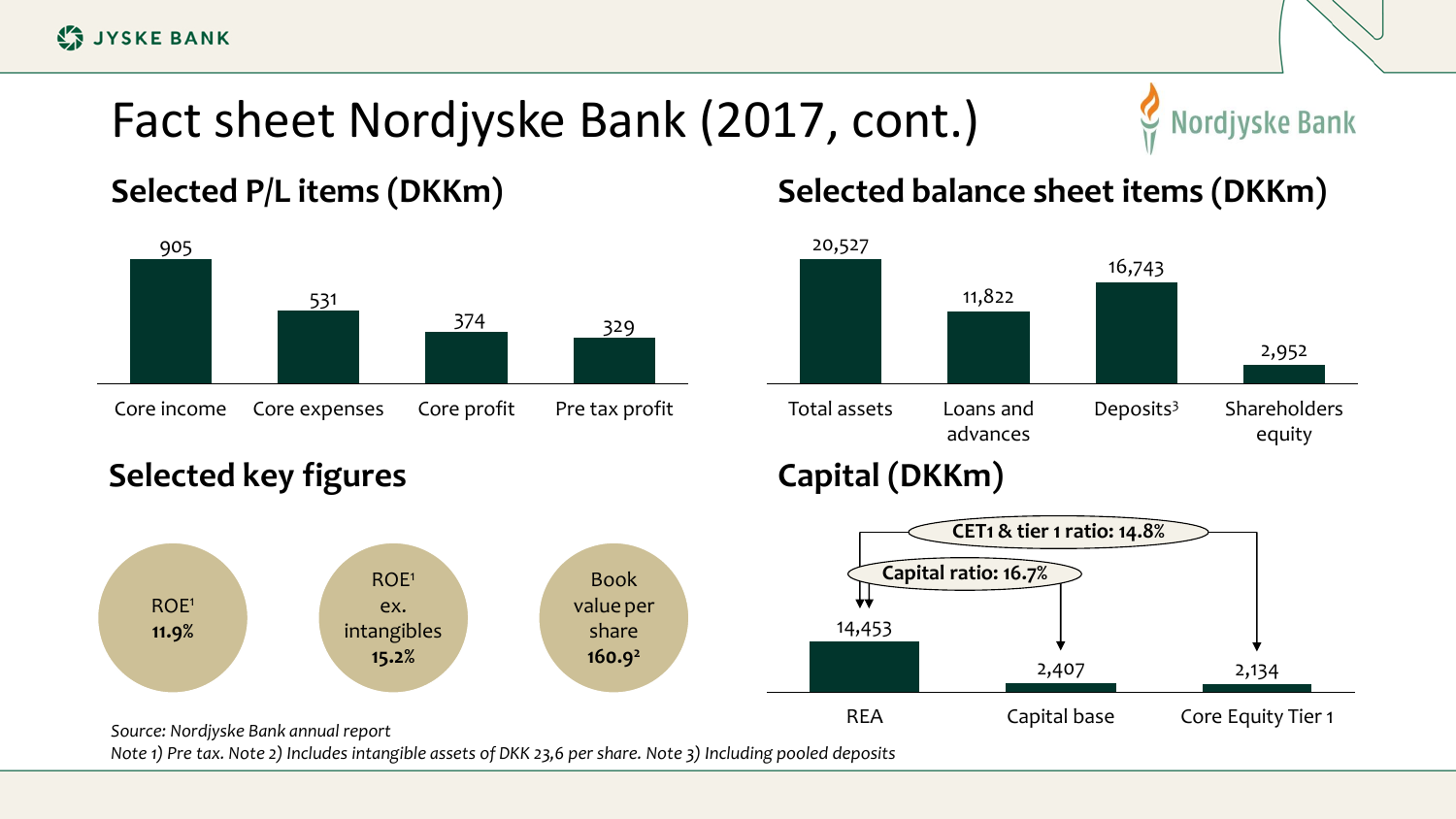**LA JYSKE BANK** 

# Fact sheet Nordjyske Bank (2017, cont.)



**Strategic goals 2016-2018**

**Expectations 2018 (DKKm)**